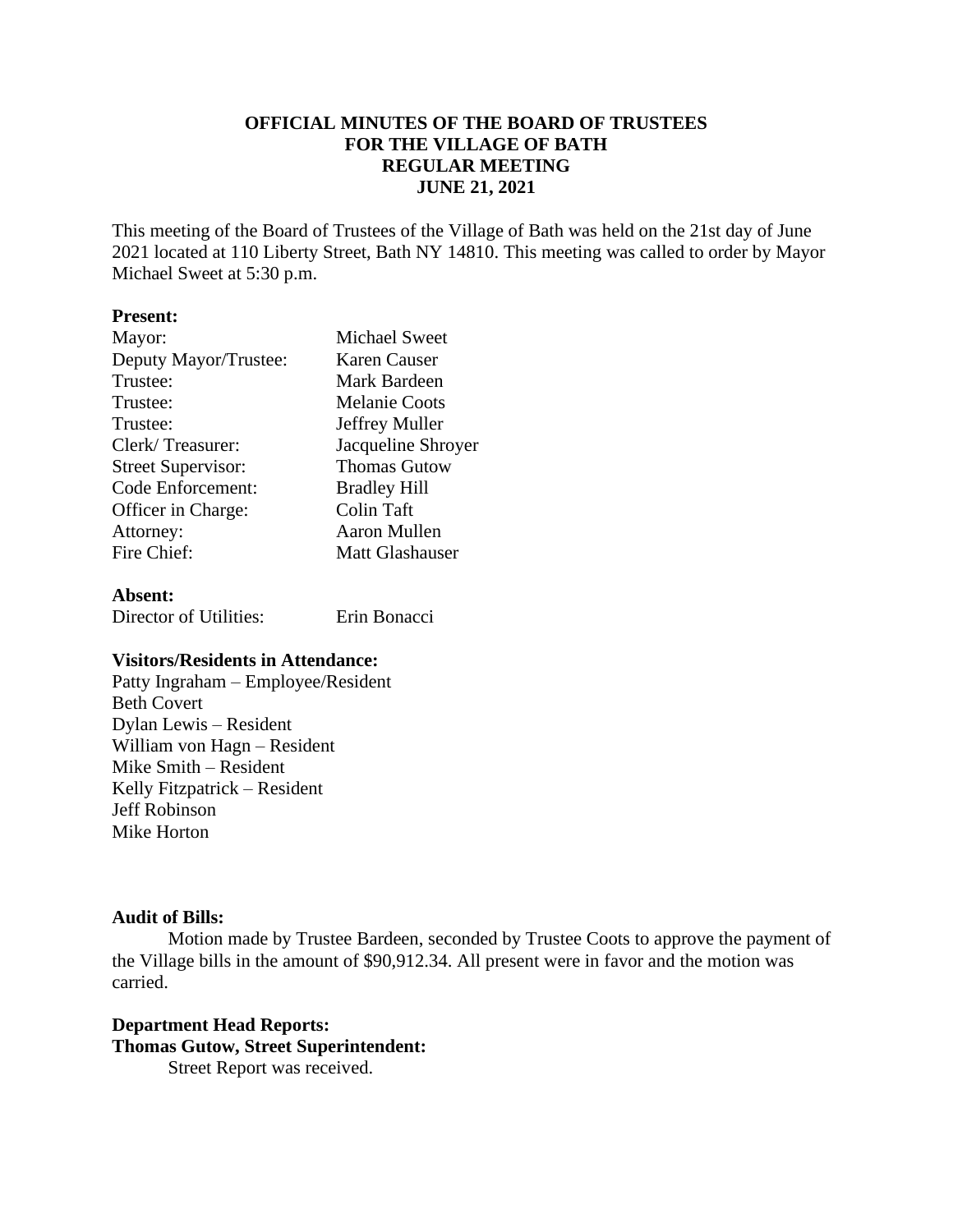#### **Colin Taft, Officer in Charge:**

Police Report was received.

#### **Bradley Hill, Code Enforcement:**

Code Enforcement Report was received.

#### **Matthew Glashauser, Fire Chief:**

Fire Department Report was received.

### **Erin Bonacci, BEGWS Director:**

BEGWS Minutes were received.

#### **Jacqueline Shroyer, Clerk/Treasurer Report:**

Clerk/Treasurer Report was not received. The year is not closed yet, report will be given in July.

#### **Committee Reports:**

#### **Trustee Coots:**

Motion made by Trustee Causer, seconded by Trustee Muller to approve Trustee Coots to spend up to \$1000 on dumpsters for Dumpster Days, Trustee Coots will set the date and make all the preparations for that date/event. All present were in favor and the motion was carried.

#### **Trustee Causer:**

Motion made by Trustee Coots, seconded by Trustee Bardeen to approve the use of Pulteney Park for the Chamber of Commerce for their annual music in the park on Wednesdays from August 25 through September 22, 2021. All present were in favor and the motion was carried.

Motion made by Trustee Muller, seconded by Trustee Bardeen to approve the use of Pulteney Park for the Brewfest on August 14, 2021. All present were in favor and the motion was carried.

#### **New Business:**

#### **Resolution for Bond for WWTP:**

**SECOND AMENDED AND RESTATED BOND RESOLUTION OF THE BOARD OF TRUSTEES OF THE VILLAGE OF BATH, STEUBEN COUNTY, NEW YORK (THE "VILLAGE"), AMENDING AND RESTATING IN ITS ENTIRETY A BOND RESOLUTION OF THE VILLAGE DATED JANUARY 6, 2014, AS PREVIOUSLY AMENDED AND RESTATED BY THE AMENDED AND RESTATED BOND RESOLUTION OF THE VILLAGE DATED APRIL 2, 2018 AND AUTHORIZING THE CONSTRUCTION, RECONSTRUCTION AND INSTALLATION OF UPGRADES AND IMPROVEMENTS TO THE VILLAGE'S EXISTING WASTEWATER TREATMENT FACILITY; ESTIMATING THAT THE TOTAL COST THEREOF IS \$26,900,000; APPROPRIATING SAID**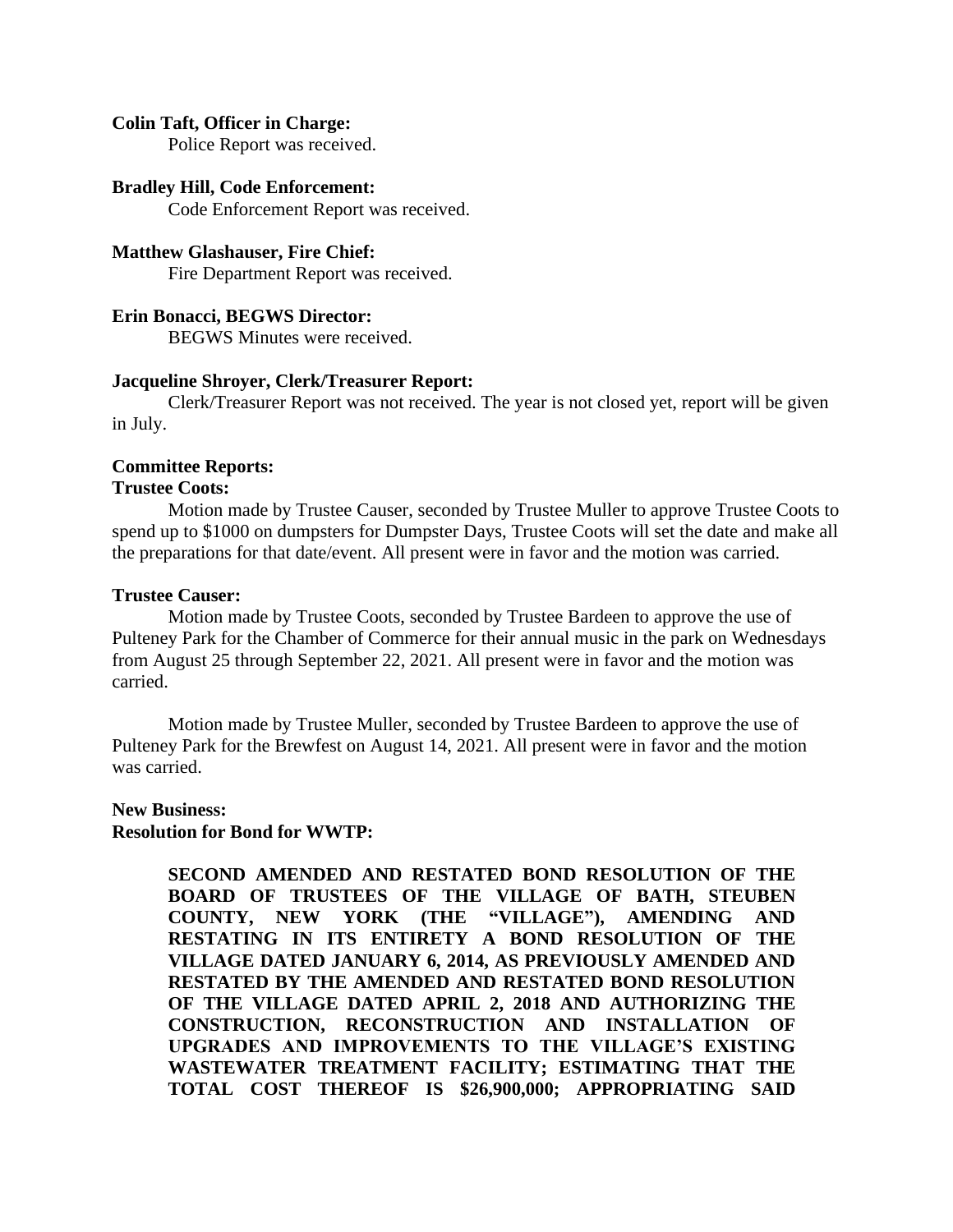## **AMOUNT THEREFOR; AND AUTHORIZING THE ISSUANCE OF \$26,900,000 IN SERIAL BONDS OF THE VILLAGE TO FINANCE SAID APPROPRIATION**

WHEREAS, the Board of Trustees (the "Board") of the Village of Bath, Steuben County, New York (the "Village"), by a bond resolution adopted on January 6, 2014 (the "Original Bond Resolution") authorized the issuance of serial bonds and bond anticipation notes of the Village in the principal amount of \$15,500,000 to undertake a project consisting of the construction, reconstruction and installation of upgrades and improvements to the Village's existing wastewater treatment facility, to include the following: (i) the construction of a new influent building to house the facility's mechanical units, wet well, influent pumps, screening equipment, a grit removal system, and flow metering, (ii) the installation or reconstruction of activated sludge process tanks, including the construction and installation of piping, process equipment, controls and other related improvements, (iii) upgrades associated with future tertiary filtration and post-equalization, (iv) upgrades to the process control building, (v) upgrades to the solids handling process and structures, and (vi) related and ancillary improvements, services, equipment and apparatuses in connection with the foregoing (collectively, the "Original Project");

WHEREAS, by resolution adopted on January 6, 2014, the Board determined that the Original Project constituted a "Type II" action under the State Environmental Quality Review Act, and the regulations promulgated hereunder (collectively, "SEQRA"), and that no further action was required of the Board under SEQRA in connection with the Original Project; and

WHEREAS, the Board, by its Amended and Restated Bond Resolution, adopted on April 8, 2018 (the "First Amended and Restated Bond Resolution"), amended and restated the Original Bond Resolution in its entirety for the purpose of (A) expanding the specific objects or purposes for which the Bonds are authorized to be issued; and (B) increasing the maximum estimated cost of the improvements authorized to be undertaken and the maximum authorized principal amount of serial bonds to be issued from \$15,500,000 to \$23,600,000; and

WHEREAS, as a result of the expansion of the improvements to be undertaken from what was included in the Original Project, the Village Board, acting as lead agency under SEQRA, by resolution adopted January 16, 2018, determined (i) this was a substantial change within the meaning of SEQRA necessitating a revised determination under SEQRA as to the Project's environmental impact, (ii) that the actions included in the Original Project as expanded constitute an "Unlisted" action within the meaning of SEQRA, (iii) that the Village had conducted a coordinated review of such expanded Original Project in accordance with SEQRA, and (iv) that the expanded Original Project will not have a significant adverse impact on the environment and adopted a negative declaration under SEQRA to such affect; and

WHEREAS, the Village now intends to further revise and expand the scope of upgrades and improvements be constructed, reconstructed and installed at the Village's wastewater treatment facility beyond what was included in the Original Project, to include those upgrades and improvements as described in a certain engineering report as prepared by GHD entitled "Village of Bath Wastewater Treatment Plant Upgrades" dated March 2, 2021, and on file in the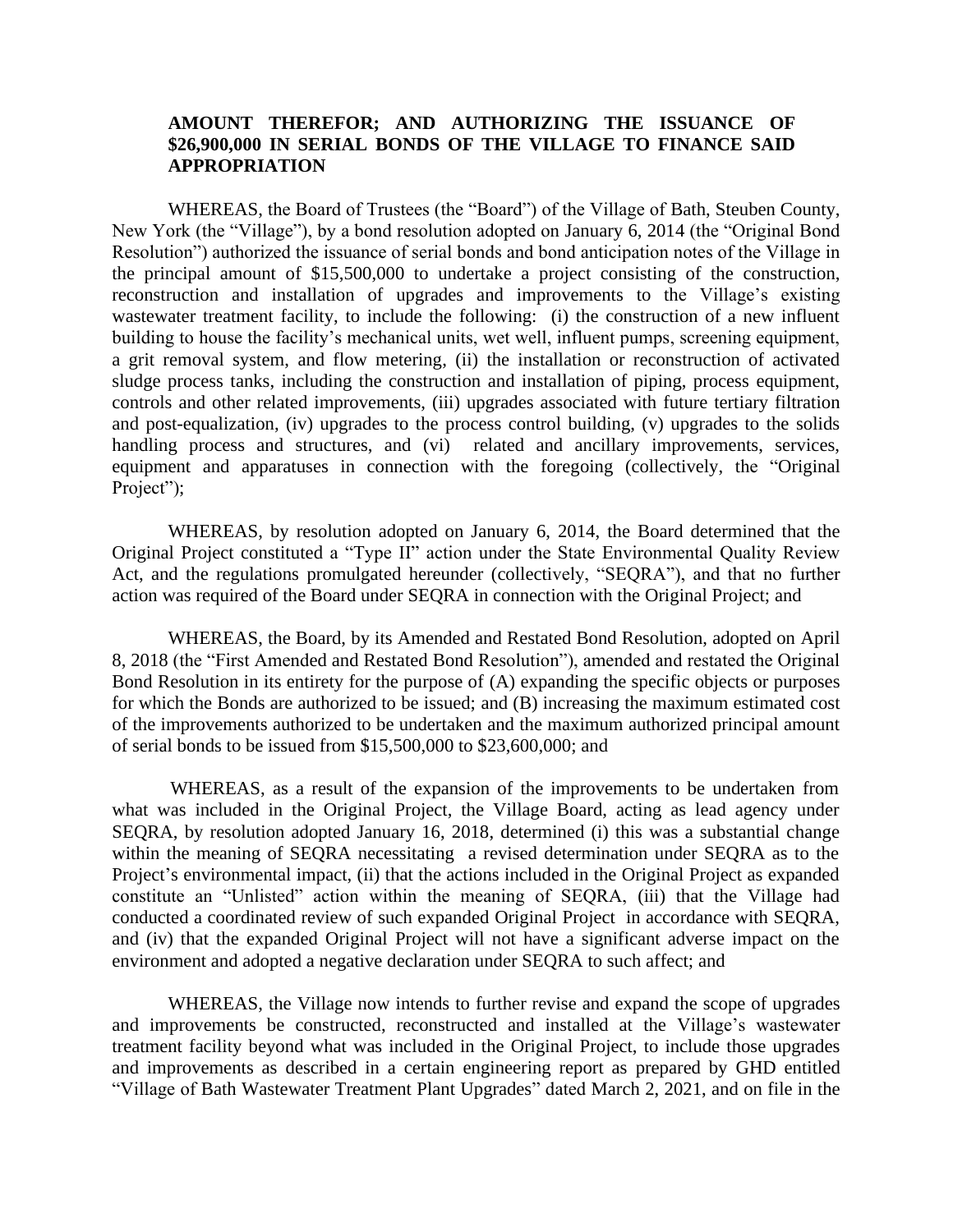office of the Village Clerk, including all related, ancillary and appurtenant facilities, improvements, equipment, machinery and apparatus, and all planning, design, engineering, legal and permitting costs in connection therewith and the financing thereof (as so revised and expanded, the "Project"), all at a total revised estimated maximum cost not to exceed \$26,900,000; and

WHEREAS, as a result of the expansion of the improvements to be undertaken as part of the Project from what was included in the Original Project, the Village Board by resolution adopted on September 21, 2020, determined that (i) the actions and improvements included in the Project constitute a "Type I" action pursuant to the provisions of the New York State Environmental Quality Review Act and the regulations promulgated thereunder (6 NYCRR Part 617) (collectively, "SEQRA"), (ii) the Village Board assumed lead agency status for purposes of conducting a coordinated review of the Project for purposes of SEQRA, and (iii) the Village authorized its utility department, Bath Electric, Gas and Water Systems, and its consultant, GHD Consulting Services Inc., to contact those entities that are potentially involved agencies under SEQRA and seek their concurrence with the Village serving as SEQRA lead agency for the proposed upgrades; and

WHEREAS, the Village Board by resolution adopted immediately prior to the adoption of this resolution, determined that (i) the Project will not result in any significant adverse environmental impacts, and (ii) a "negative declaration" has been issued and circulated, in accordance with the requirements of SEQRA; and

WHEREAS, the Board now intends to amend and restate the First Amended and Restated Bond Resolution in its entirety pursuant to the terms of this resolution for the purpose of (i) increasing the maximum principal amount of serial bonds authorized thereunder from \$23,600,000 to \$26,900,000, (ii) expanding the specific objects or purposes for which such bonds are to be authorized and issued to include all of the improvements to be undertaken as part of the Project, (iii) revising the maximum estimated cost of the improvements to be financed from \$23,600,000 to \$26,900,000, and (iv) restating the plan of finance set forth therein.

NOW, THEREFORE, THE BOARD OF TRUSTEES OF THE VILLAGE OF BATH, STEUBEN COUNTY, NEW YORK (the "Village") HEREBY RESOLVES (by the affirmative vote of not less than two-thirds of all the members of such body), TO AMEND AND RESTATE THE ORIGINAL BOND RESOLUTION IN ITS ENTIRETY, TO READ AS FOLLOWS:

SECTION 1. The Village is hereby authorized to undertake the Project (as hereinabove described), and to issue up to \$26,900,000 principal amount of serial bonds (including, without limitation, statutory installment bonds) pursuant to the provisions of the Local Finance Law, constituting Chapter 33-a of the Consolidated Laws of the State of New York (the "Law") to finance the estimated cost of said specific object or purpose, or bond anticipation notes in anticipation of the such bonds.

SECTION 2. It is hereby determined that the maximum aggregate cost of the aforesaid specific object or purpose is \$26,900,000, said amount is hereby appropriated therefore and the plan for the financing thereof shall consist of (i) the issuance of up to \$26,900,000 in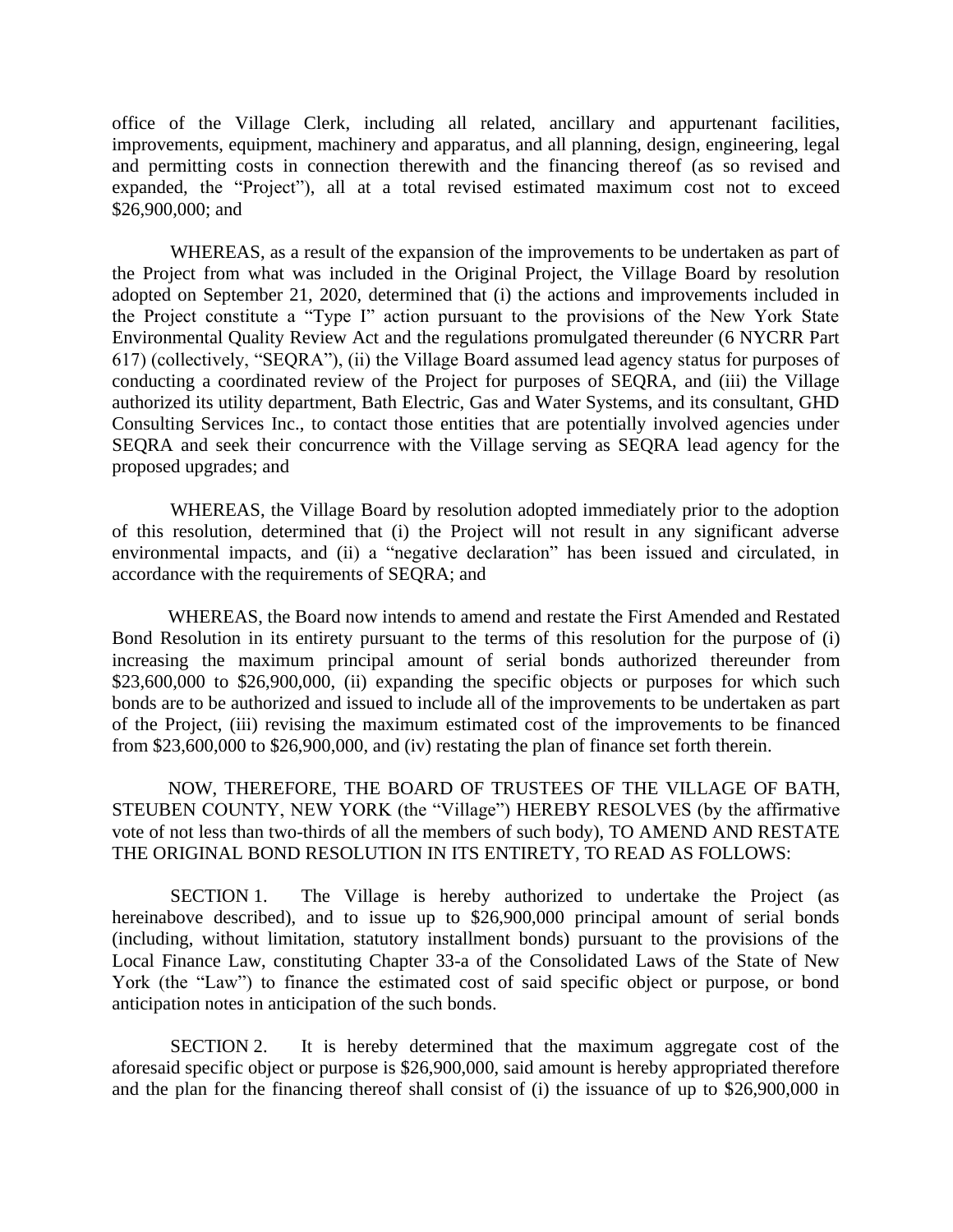serial bonds of the Village, or bond anticipation notes issued in anticipation of such serial bonds as authorized by this resolution, (ii) the application of state and/or federal grant monies expected to be received by the Village with respect to the Project to either pay or reimburse a portion of the cost of said appropriation and/or to repay a portion of any such bond anticipation notes issued under the authority of this resolution, and (iii) the collection of rates and charges from the customers served by the Village's sewer system, and to the extent necessary, the levy and collection of taxes on all the taxable real property in the Village, to pay the principal of said bonds or bond anticipation notes and the interest thereon as the same shall become due and payable.

SECTION 3. It is hereby determined that the period of probable usefulness of the aforementioned specific object or purpose is forty (40) years, pursuant to subdivision 4. of paragraph a. of Section 11.00 of the Law.

SECTION 4. The temporary use of available funds of the Village, not immediately required for the purpose or purposes for which the same were borrowed, raised or otherwise created, is hereby authorized pursuant to Section 165.10 of the Law, for the capital purposes described in this resolution. The Village shall reimburse such expenditures with the proceeds of the bonds or bond anticipation notes authorized by this resolution. This resolution shall constitute a declaration of official intent to reimburse the expenditures authorized herein with the proceeds of the bonds and bond anticipation notes authorized herein, as required by United States Treasury Regulations Section 1.150-2.

SECTION 5. The final maturity of the bonds herein authorized to be issued shall be in excess of five (5) years measured from the date of issuance of the first serial bond or bond anticipation note issued pursuant to Section 1 of this resolution.

SECTION 6. Each of the serial bonds authorized by this resolution and any bond anticipation notes issued in anticipation of said bonds shall contain the recital of validity prescribed by Section 52.00 of the Law and said serial bonds and any bond anticipation notes issued in anticipation of said bonds shall be general obligations of the Village, payable as to both principal and interest by a general tax upon all the real property within the Village without legal or constitutional limitation as to rate or amount. The faith and credit of the Village are hereby irrevocably pledged to the punctual payment of the principal and interest on said serial bonds and bond anticipation notes and provisions shall be made annually in the budget of the Village by appropriation for (a) the amortization and redemption of the bonds and bond anticipation notes to mature in such year and (b) the payment of interest to be due and payable in such year.

SECTION 7. Subject to the provisions of this resolution and of the Law, pursuant to the provisions of Section 30.00 relative to the authorization of the issuance of serial bonds and bond anticipation notes or the renewals of said obligations and of Sections 21.00, 50.00, 54.90, 56.00 through 60.00, 62.10 and 63.00 of the Law, the powers and duties of the Village Board relative to authorizing serial bonds and bond anticipation notes and prescribing terms, form and content as to the sale and issuance of the bonds herein authorized, including without limitation the determination of whether to issue bonds having substantially level or declining debt service and all matters related thereto, and of any bond anticipation notes issued in anticipation of said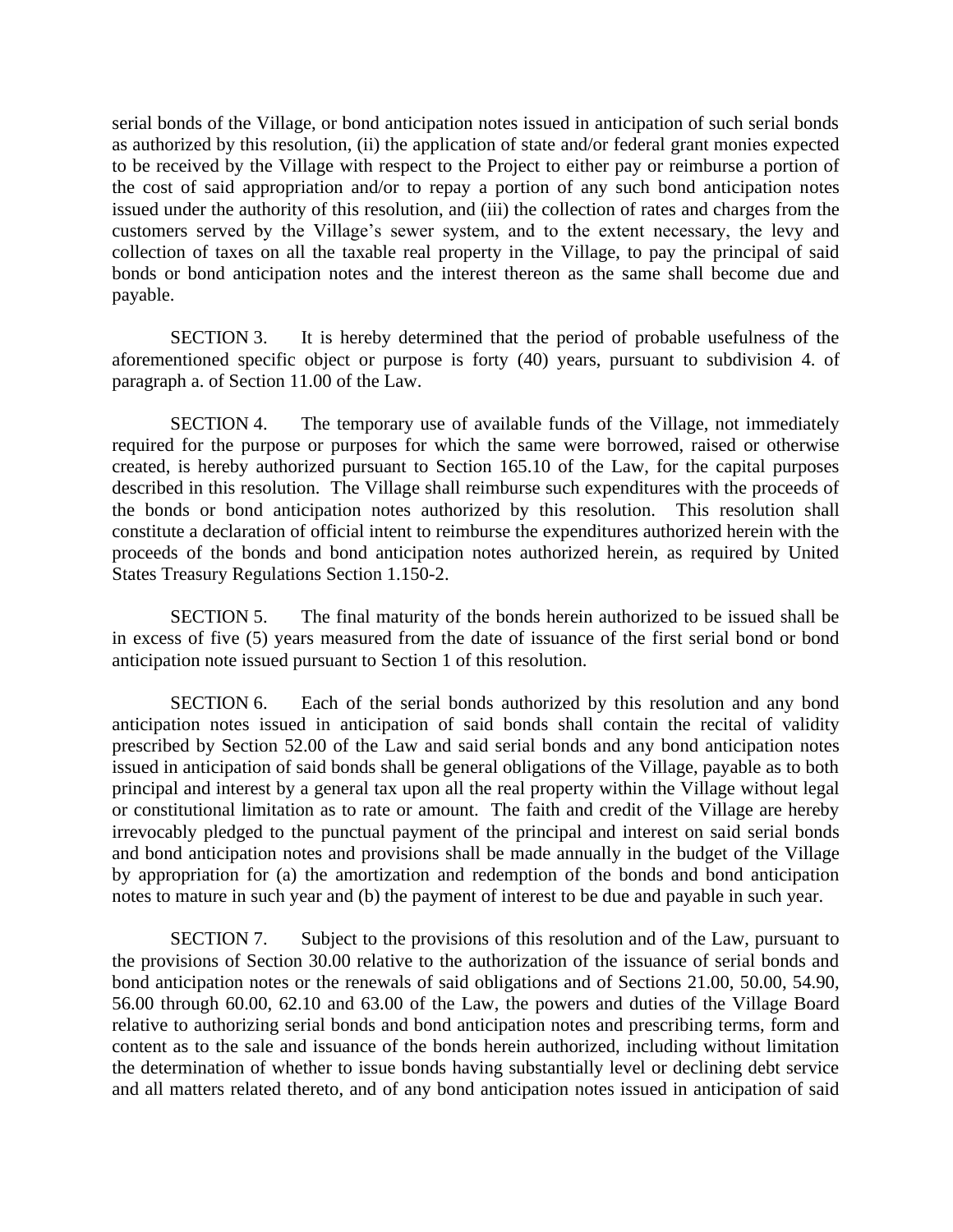bonds, and the renewals of said bond anticipation notes, are hereby delegated to the Village Treasurer, as the chief fiscal officer of the Village (the "Village Treasurer"). Further, in connection with bonds and bond anticipation notes issued under the authority of Section 1 hereof, the power to issue and sell bonds or bond anticipation notes to the New York State Environmental Facilities Corporation pursuant to Section 169.00 of the Law is hereby delegated to the Village Treasurer. Such bonds or notes shall be of such terms, form and contents as may be prescribed by said Village Treasurer consistent with the provisions of the Local Finance Law. Further, pursuant to paragraph b. of Section 11.00 of the Law, in the event that bonds to be issued for any of the objects or purposes authorized by this resolution are combined for sale, pursuant to paragraph c. of Section 57.00 of the Law, with bonds to be issued for one or more objects or purposes authorized by other resolutions of the Board, then the power of the Board to determine the "weighted average period of probable usefulness" (within the meaning of paragraph a. of Section 11.00 of the Law) for such combined objects or purposes is hereby delegated to the Village Treasurer, as the chief fiscal officer of the Village.

SECTION 8. The Village Treasurer is hereby further authorized, at her sole discretion, to execute a project financing and loan agreement, and any other agreements with the New York State Department of Environmental Conservation and/or the New York State Environmental Facilities Corporation, including amendments thereto, and including any instruments (or amendments thereto) in the effectuation thereof, in order to effect the financing or refinancing of the specific object or purpose described in Section 1 hereof, or a portion thereof, by a serial bond, a statutory installment bond and/or a bond anticipation note issue in the event of the sale of same to the New York State Environmental Facilities Corporation.

SECTION 9. The Village Treasurer is hereby further authorized to take such actions and execute such documents as may be necessary to ensure the continued status of the interest on the bonds authorized by this resolution and any notes issued in anticipation thereof, as excludable from gross income for federal income tax purposes pursuant to Section 103 of the Internal Revenue Code of 1986, as amended (the "Code") and to designate the bonds authorized by this resolution and any notes issued in anticipation thereof, if applicable, as "qualified taxexempt bonds" in accordance with Section  $265(b)(3)(B)(i)$  of the Code.

SECTION 10. The Village Treasurer is further authorized to enter into a continuing disclosure undertaking with or for the benefit of the initial purchaser of the bonds or notes in compliance with the provisions of Rule 15c2-12, promulgated by the Securities and Exchange Commission pursuant to the Securities Exchange Act of 1934.

SECTION 11. The intent of this resolution is to give the Village Treasurer sufficient authority to execute those applications, agreements and instruments, or to do any similar acts necessary to effect the issuance of the aforesaid serial bonds or bond anticipation notes without resorting to further action of the Board.

SECTION 12. In accordance with Section 36.00 of the Law, this resolution is subject to permissive referendum in the manner prescribed by Article 9 of the Village Law of the State of New York (the "Village Law"). The Village Clerk is authorized and directed, within ten (10) days after the date of adoption of this resolution by the Board, to post and publish a notice with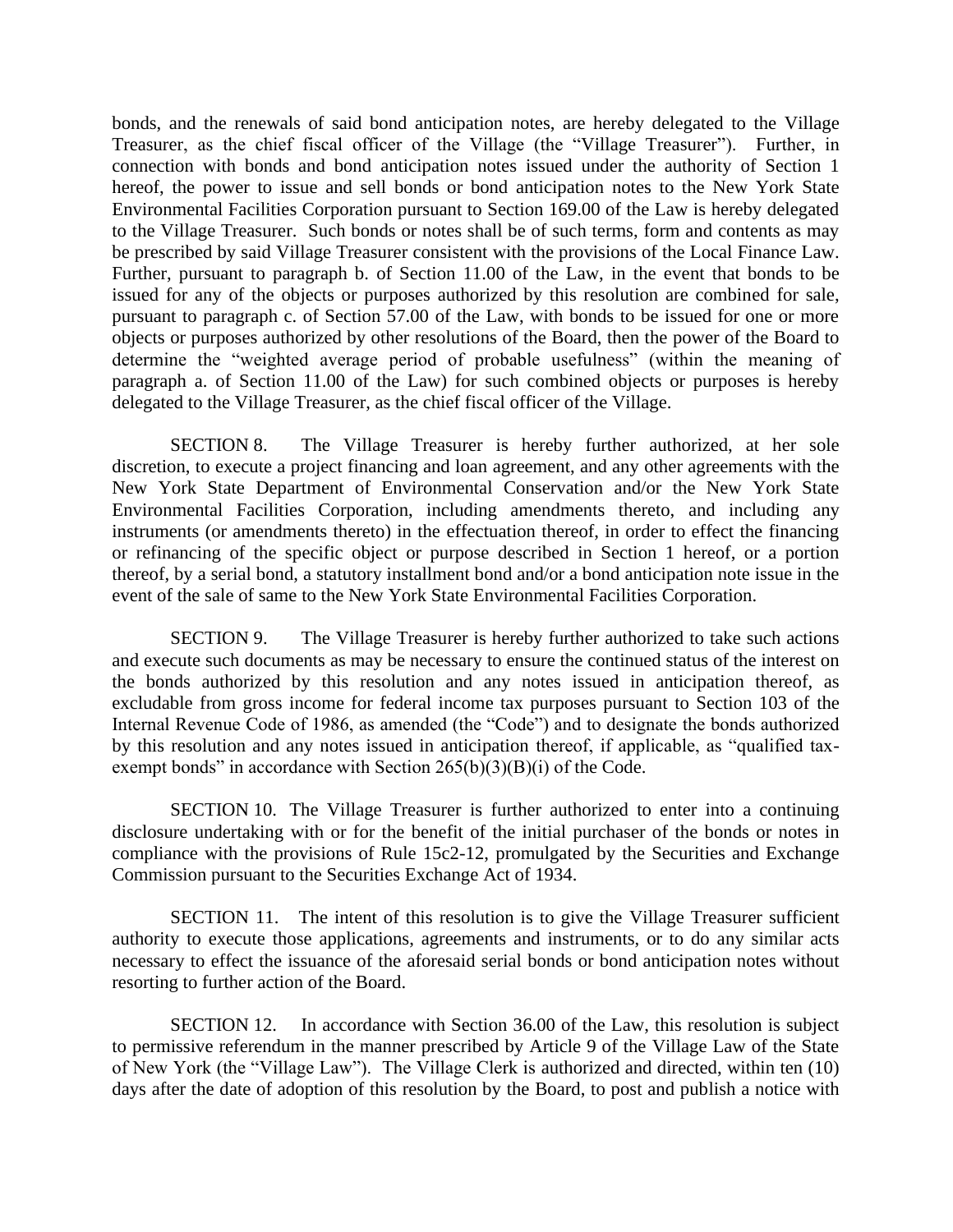respect to this resolution satisfying the requirements of Section 9-900 of the Village Law, which shall set forth the date of adoption of this resolution, shall contain an abstract hereof, shall specify that this resolution was adopted subject to a permissive referendum and shall be in the form below. Such notice shall be published in the official newspaper of the Village for such purposes.

## PUBLIC NOTICE

#### VILLAGE OF BATH, STEUBEN COUNTY, NEW YORK

PLEASE TAKE NOTICE that on June 21, 2021, the Board of Trustees of the Village of Bath, Steuben County, New York, adopted a bond resolution entitled:

"SECOND AMENDED AND RESTATED BOND RESOLUTION OF THE BOARD OF TRUSTEES OF THE VILLAGE OF BATH, STEUBEN COUNTY, NEW YORK (THE "VILLAGE"), AMENDING AND RESTATING IN ITS ENTIRETY A BOND RESOLUTION OF THE VILLAGE DATED JANUARY 6, 2014, AS PREVIOUSLY AMENDED AND RESTATED BY THE AMENDED AND RESTATED BOND RESOLUTION OF THE VILLAGE DATED APRIL 8, 2018 AND AUTHORIZING THE CONSTRUCTION, RECONSTRUCTION AND INSTALLATION OF UPGRADES AND IMPROVEMENTS TO THE VILLAGE'S EXISTING WASTEWATER TREATMENT FACILITY; ESTIMATING THAT THE TOTAL COST THEREOF IS \$26,900,000; APPROPRIATING SAID AMOUNT THEREFOR; AND AUTHORIZING THE ISSUANCE OF \$26,900,000 IN SERIAL BONDS OF THE VILLAGE TO FINANCE SAID APPROPRIATION"

an abstract of which bond resolution concisely stating the purpose and effect thereof, being as follows:

FIRST: STATING that the Village intends to further revise and expand the scope of upgrades and improvements be constructed, reconstructed and installed at the Village's wastewater treatment facility beyond what was included in that certain Bond Resolution as adopted by the Village Board of Trustees on January 6, 2014 (the "Original Project"), to include those upgrades and improvements as described in a certain engineering report as prepared by GHD entitled "Village of Bath Wastewater Treatment Plant Upgrades" dated March 2, 2021, and on file in the office of the Village Clerk, including all related, ancillary and appurtenant facilities, improvements, equipment, machinery and apparatus, and all planning, design, engineering, legal and permitting costs in connection therewith and the financing thereof (as so expanded, the "Project"); STATING the total estimated maximum cost of the purpose, including preliminary costs and costs incidental thereto and the financing thereof, is \$26,900,000; APPROPRIATING said amount for such purposes; and STATING the plan of financing shall consist of (i) the issuance of up to \$26,900,000 in serial bonds of the Village, or bond anticipation notes issued in anticipation of such serial bonds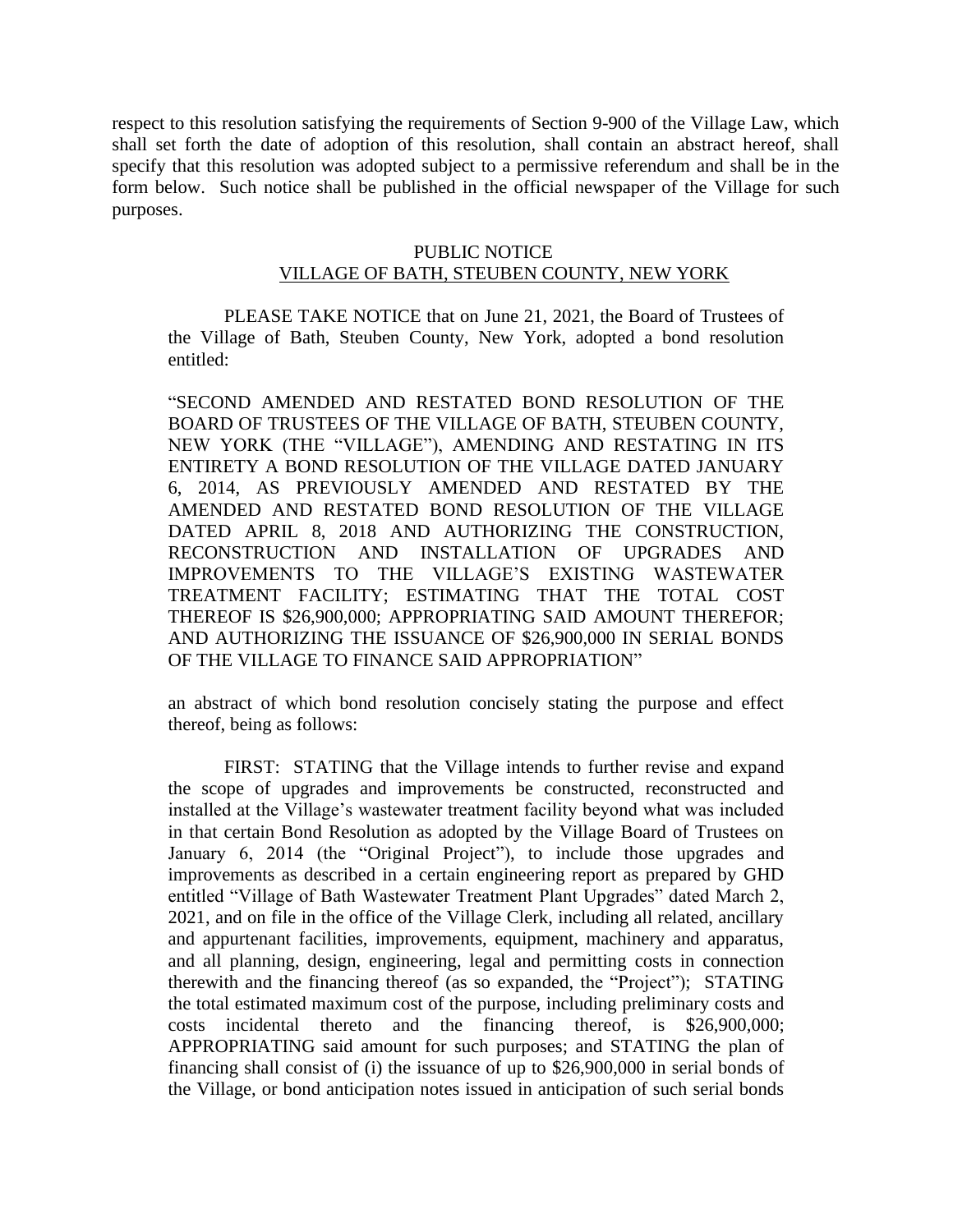as authorized by this resolution, (ii) the application of state and/or federal grant monies expected to be received by the Village with respect to the Project to either pay or reimburse a portion of the cost of said appropriation and/or to repay a portion of any such bond anticipation notes issued under the authority of this resolution, and (iii) the collection of rates and charges from the customers served by the Village's sewer system, and to the extent necessary, the levy and collection of taxes on all the taxable real property in the Village, to pay the principal of said bonds or bond anticipation notes and the interest thereon as the same shall become due and payable;

SECOND: AUTHORIZING the issuance of bonds in the principal amount of \$26,900,000 pursuant to the Local Finance Law of the State of New York to finance said appropriation for the purpose described in Section 1 of said bond resolution;

THIRD: DETERMINING and STATING that the object or purpose referenced in Section 1 hereof is described in subdivision 1 of paragraph (a) of Section 11.00 of the Law, and that the period of probable usefulness of said object or purpose pursuant to subdivision 4. of paragraph (a) of Section 11.00 of the Law is 40 years;

FOURTH: STATING that current funds are not required to be provided prior to the issuance of said bonds or any notes issued in anticipation of the sale of said bonds;

FIFTH: DETERMINING that said bonds and any bond anticipation notes issued in anticipation of said bonds shall be general obligations of the Village; and PLEDGING to their payment the faith and credit of the Village;

SIXTH: DELEGATING to the Village Treasurer the powers and duties as to the issuance of said bonds and any bond anticipation notes issued in anticipation of said bonds, or the renewals thereof, the power to contract with and issue bonds and bond anticipation notes to the New York State Environmental Facilities Corporation and to approve the terms, form and content of such bonds and bond anticipation notes, and in the event that bonds to be issued for the object or purpose authorized by the resolution are combined for sale, the power to determine the "weighted average period of probable usefulness" for such combined objects or purposes;

SEVENTH: DELEGATING to the Village Treasurer the authority to execute a project financing and loan agreement, and any other agreements with the New York State Department of Environmental Conservation and/or the New York State Environmental Facilities Corporation, including amendments thereto, in order to effect the financing or refinancing of the specific object or purpose described in the resolution;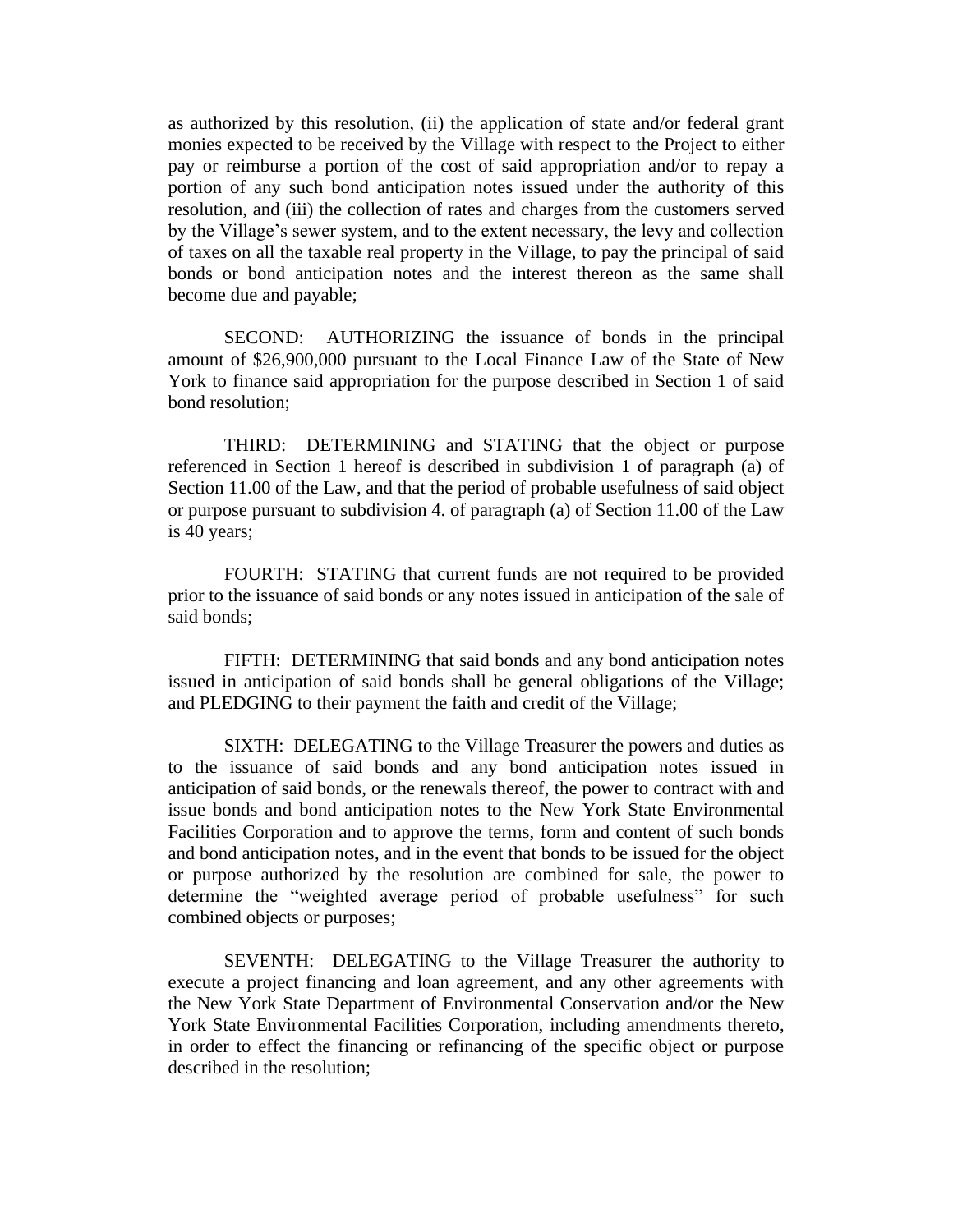EIGHTH: STATING that the proceeds of said bonds and any bond anticipation notes issued in anticipation thereof may be applied to reimburse the Village for expenditures made after the effective date of this bond resolution for the purpose for which said bonds are authorized; and

NINTH: DETERMINING that the bond resolution is subject to a permissive referendum.

DATED: June 21, 2021 Jacqueline Shroyer, Village Clerk

SECTION 13. In accordance with the Village Law, this resolution will take effect thirty (30) days after the date of its adoption, unless prior to the close of such thirty-day period there is filed with the Village Clerk a petition, subscribed and acknowledged by at least twenty percent (20%) of the qualified electors of the Village, as shown on the Village's register of electors for the last general Village election, protesting against this resolution and requesting that it be submitted for approval or disapproval by the qualified electors of the Village. If such a qualifying petition is filed, a proposition for approval of this resolution shall be submitted at a regular election held not less than ten (10) and not more than sixty (60) days after the filing of such petition.

SECTION 14. The validity of the bonds authorized by this resolution and of any bond anticipation notes issued in anticipation of said bonds may be contested only if:

(a) such obligations are authorized for an object or purpose for which the Village is not authorized to expend money; or

(b) the provisions of law which should be complied with at the date of the publication of such resolution are not substantially complied with,

and an action, suit or proceeding contesting such validity is commenced within twenty (20) days after the date of such publication; or

(c) such obligations are authorized in violation of the provisions of the constitution.

SECTION 15. As soon as reasonably possible after the date that this resolution takes effect, the Village Clerk is hereby authorized and directed to cause a copy of this resolution, or a summary thereof, to be published in full in the official newspaper of the Village for such purposes, together with a notice of the Village Clerk in substantially the form provided in Section 81.00 of the Law.

The question of the adoption of the foregoing resolution was duly put to a vote on roll call, which resulted as follows:

AYES: NAYS: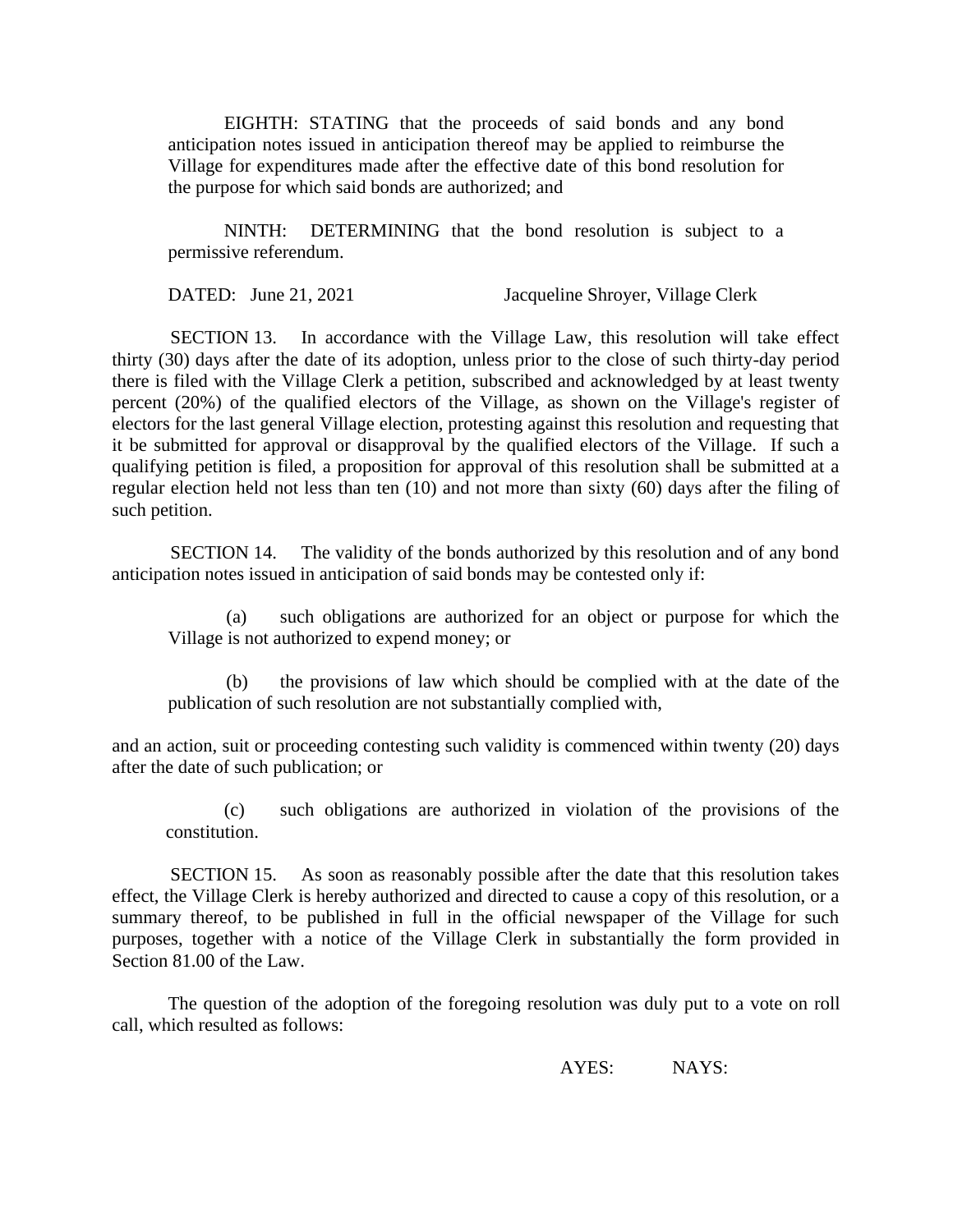| Trustee Bardeen |              |
|-----------------|--------------|
| Trustee Causer  | X            |
| Trustee Coots   | $\mathbf{x}$ |
| Trustee Muller  | X            |
| Mayor Sweet     |              |

The resolution was thereupon declared duly adopted by a vote of  $\_\_5\_\_$  ayes and  $\_\_0\_\_$ nays.

Date: June 21, 2021

## **Glock Armorer Certification – Fonseca & Kulikowski:**

Motion made by Trustee Causer, seconded by Trustee Muller to approve Sergeant Fonseca and Sergeant Kulikowski to attend Glock Armorer Certification training July 8, 2021, cost is \$250.00 each. All present were in favor and the motion was carried.

## **Managing Confidential Informant Training – Alger June 16 – 18:**

Motion made by Trustee Coots, seconded by Trustee Bardeen to approve Part Time Police Officer, Zack Alger, to attend Managing Confidential Informant Training June 16 – 18, 2021. All present were in favor and the motion was carried.

## **Public Hearing for CDBG Grant – Housing Survey:**

Motion By: Trustee Muller Seconded By: Trustee Bardeen

Resolution by the Village of Bath approving public hearing and endorsing a grant application to NYS Office of Community Renewal Community Development Block Grant program.

**WHEREAS**, the Village of Bath is applying to the NYS Office of Community Renewal for a program grant under the Community Development Block Grant Community Planning Program to conduct an evaluation of Village of Bath Housing Conditions Survey, a site located within the territorial jurisdiction of this Village of Bath Board of Trustees; and

**WHEREAS**, as a requirement of these programs, said Village of Bath must authorize public hearing for the purpose of hearing public comments on the Village of Bath' community development needs, and to discuss the submission of the Community Development Block Grant application.

**NOW, THEREFORE, be it resolved** that the Village of Bath Board of Trustees hereby does authorize public hearing on Monday, July 19, 2021 at 5:30 p.m. and endorse the application of Village of Bath for a grant under the Community Development Block Grant Program for a project known as Village of Bath Housing Conditions Survey and located within this community. This grant application request is \$50,000 for the contractual cost of the Housing Conditions Survey. The Village match is \$2,500. The total project cost is \$52,500.

Adoption June 21, 2021

Passed by the following vote of all [Governing Body] Members voting in favor thereof: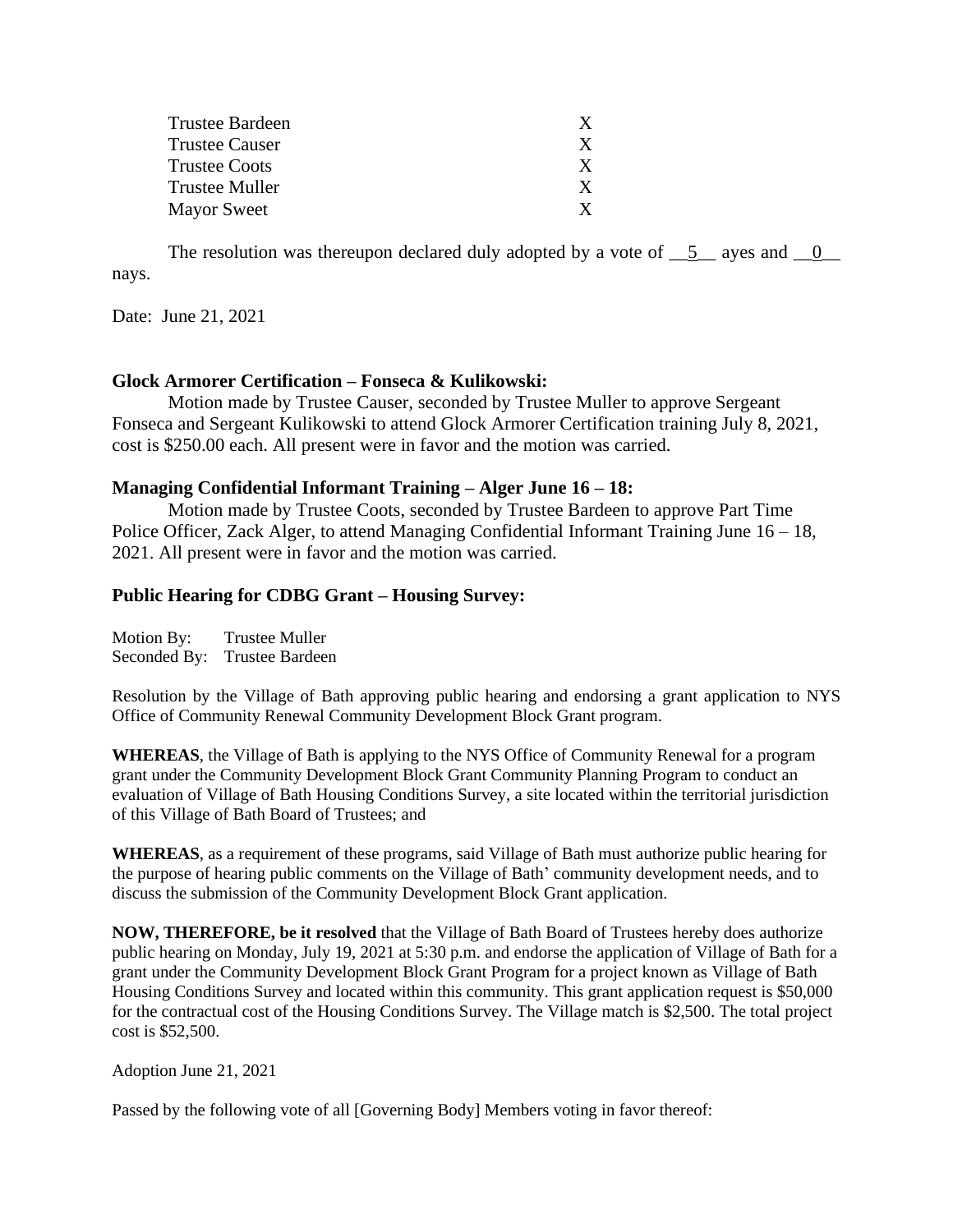Affirmative [Governing Body] Members:

Affirmative: <u>#</u> 5<br>Negative: <u>#</u> 0 Negative:  $\frac{\#}{4}$  0<br>Abstain:  $\frac{\#}{4}$  0 Abstain:

#### **Skate Park Camera Discussion:**

Motion made by Trustee Coots, seconded by Trustee Causer to purchase a 5A445XANR – Dahua 5A445XANT 4MP IR Starlight Outdoor PTZ IP Security Camera with Smart Motion Detection for the skate park from the quote from Warehouse Cables in the amount of \$2,001.54. All present were in favor and the motion was carried.

#### **Resolution for Technical Assistance Grant:**

| Motion By:   | <b>Trustee Muller</b> |
|--------------|-----------------------|
| Seconded By: | <b>Trustee Causer</b> |

Resolution by the Village of Bath approving and endorsing the Village of Bath in its application to NYS Homes and Community Renewal for funding under the New York Main Street Program for the Village of Bath Technical Assistance Project.

**WHEREAS**, the Village of Bath desires to apply for \$20,000 in financial assistance through the 2021 Consolidated Funding Application (CFA) under the New York Main Street Program; and

**WHEREAS**, the application proposes funding to assist the Village in completing an Building Reuse or Feasibility Analysis to include analysis of rehabilitation or adaptive reuse options for downtown, mixed-use buildings to provide property owners with the resources necessary to make informed decisions regarding the feasibility of rehabilitation projects; and

**WHEREAS**, the proposed funding will contribute to ongoing community revitalization efforts; and

**WHEREAS**, the grant application requires that the applicant obtain the approval and endorsement of the governing body of the municipality in which the project will be located.

**NOW, THEREFORE, BE IT RESOLVED** that the Village of Bath Board of Trustees approves and endorses the application to the 2021 New York Main Street Program for assistance prepared and to be submitted by the Village of Bath.

Adopted June 21, 2021

Passed by the following vote of all Village of Bath Board Members voting in favor thereof:

Affirmative Village of Bath Board Members:

| Affirmative: | # 5    |
|--------------|--------|
| Negative:    | $\# 0$ |
| Abstain:     | $\#0$  |